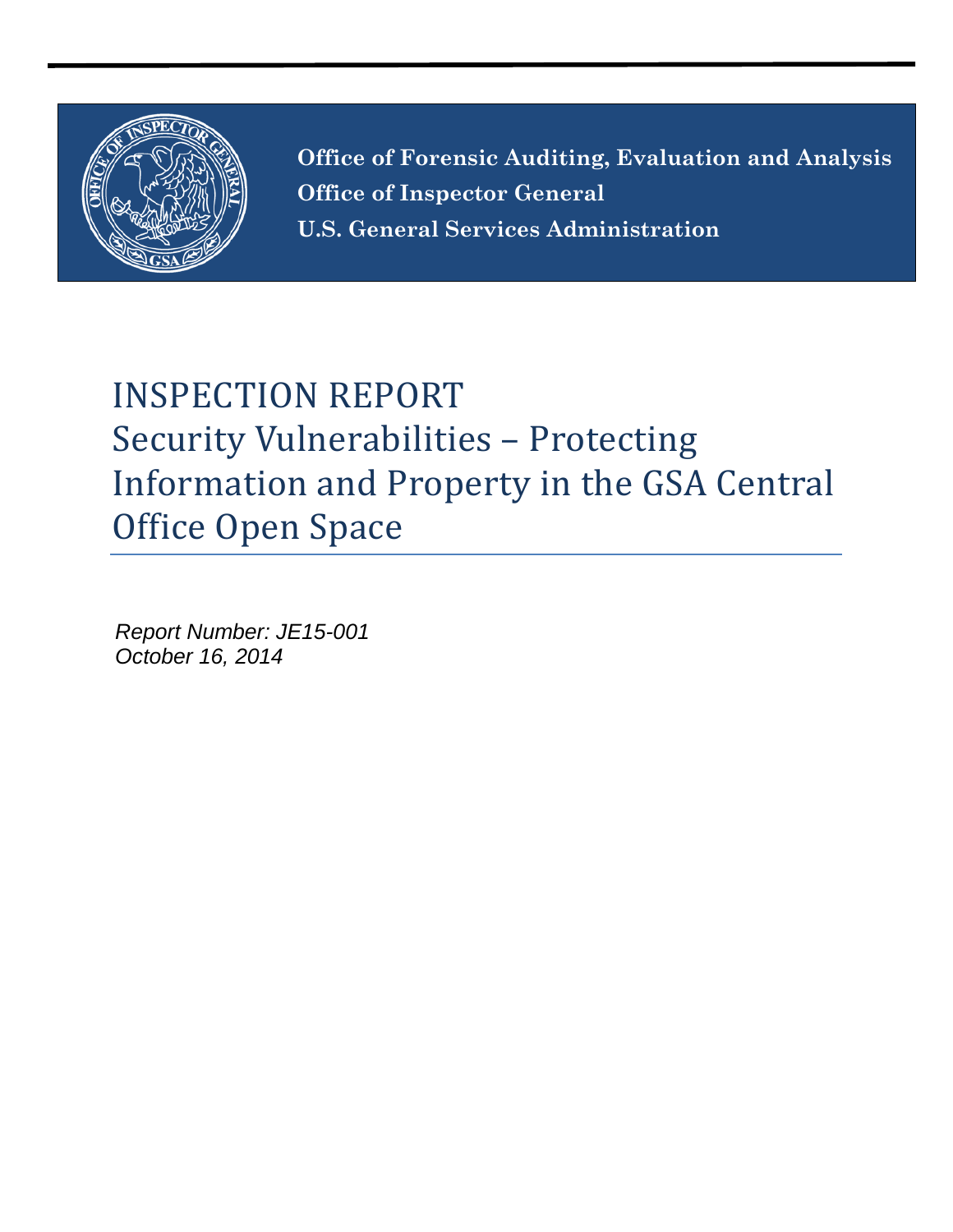|                                                                                                                                                  | <b>REPORT ABSTRACT</b>                                                                                                                                                                                                                                                                                                                                                                                 |
|--------------------------------------------------------------------------------------------------------------------------------------------------|--------------------------------------------------------------------------------------------------------------------------------------------------------------------------------------------------------------------------------------------------------------------------------------------------------------------------------------------------------------------------------------------------------|
| <b>OBJECTIVE</b><br>Our objective was to<br>identify weaknesses in the<br>physical security of<br>sensitive information and<br>highly pilferable | Security Vulnerabilities – Protecting Information<br>and Property in the GSA Central Office Open Space<br>Report Number: JE15-001<br>October 16, 2014                                                                                                                                                                                                                                                  |
| government-furnished<br>personal property in the                                                                                                 | <b>What We Found</b>                                                                                                                                                                                                                                                                                                                                                                                   |
| open office space at the<br>GSA Central Office.                                                                                                  | We identified the following during our inspection:                                                                                                                                                                                                                                                                                                                                                     |
|                                                                                                                                                  | Physical control weaknesses in securing sensitive information<br>1.<br>covered by the Privacy Act (5 U.S.C. § 552a) and the Trade<br>Secrets Act (18 U.S.C. § 1905).<br>2. Physical control weaknesses in securing highly pilferable<br>government-furnished personal property.                                                                                                                        |
|                                                                                                                                                  | <b>What We Recommend</b>                                                                                                                                                                                                                                                                                                                                                                               |
|                                                                                                                                                  | Based on our findings we recommend GSA supervisors and<br>managers:                                                                                                                                                                                                                                                                                                                                    |
|                                                                                                                                                  | 1. Enforce GSA policies and procedures for the safeguarding of<br>Personally Identifiable Information, other sensitive<br>information, and highly pilferable government-furnished<br>personal property.<br>2. Routinely monitor for security compliance by both employees<br>and contractors.<br>Assess the adequacy of secure storage space available to meet<br>3.<br>employee and contractor needs. |
| <b>Office of Forensic</b><br><b>Auditing, Evaluation and</b>                                                                                     | <b>Management Comments</b>                                                                                                                                                                                                                                                                                                                                                                             |
| <b>Analysis (JE)</b><br>1800 F Street, NW,<br><b>Suite 5013</b><br><b>Washington, DC 20405</b><br>202-273-4989                                   | The Chief of Staff concurred with our recommendations and<br>launched a campaign educating employees of the associated policies<br>and procedures. Management's comments can be found in their<br>entirety in Appendix B.                                                                                                                                                                              |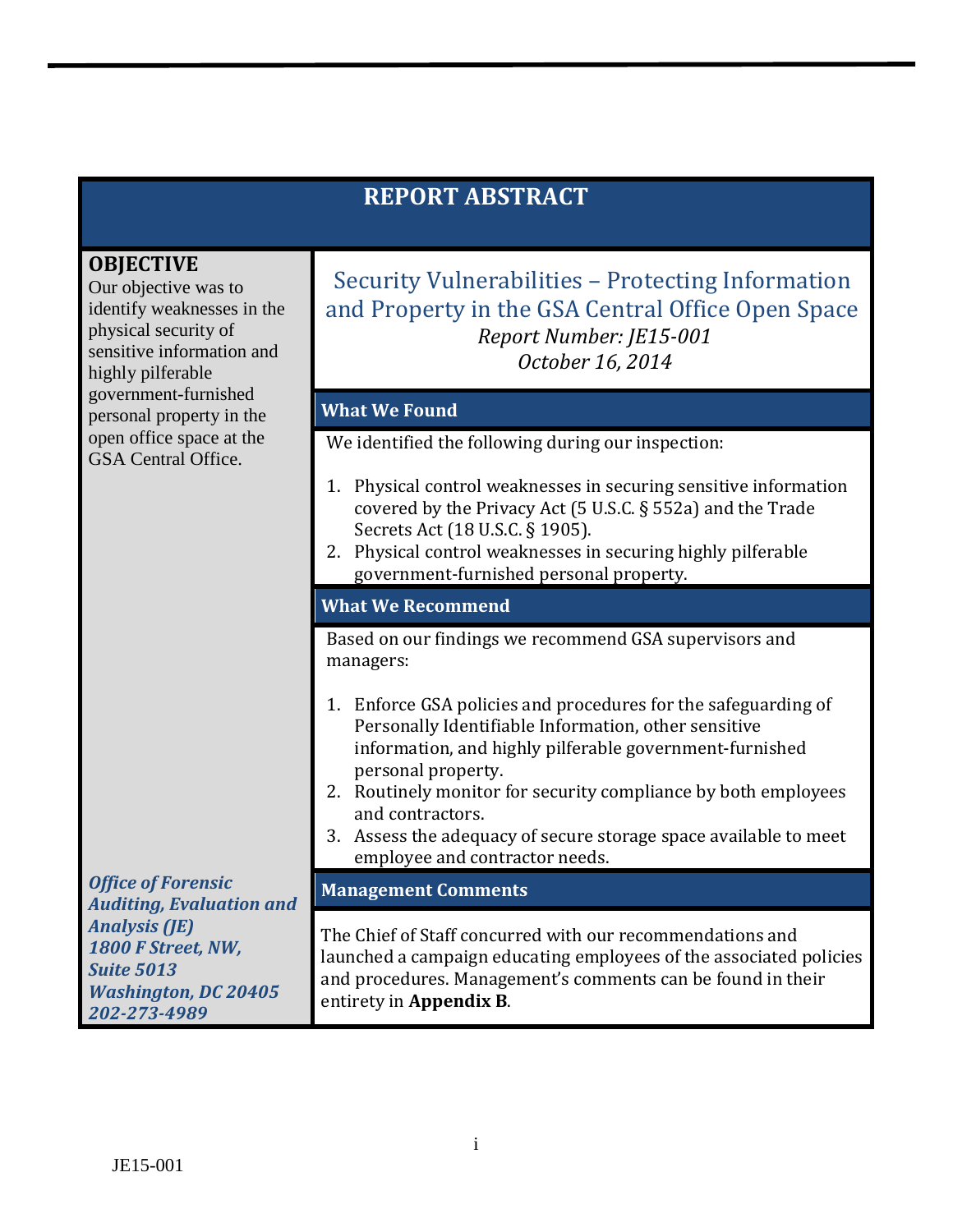

#### **U.S. General Services Administration** Office of Inspector General

| DATE:           | October 16, 2014                                                                                                                                              |
|-----------------|---------------------------------------------------------------------------------------------------------------------------------------------------------------|
| TO:             | <b>ADAM NEUFELD</b><br>Chief of Staff (AC)                                                                                                                    |
|                 | Patricia D. Sheehen                                                                                                                                           |
| FROM:           | PATRICIA D. SHEEHAN<br>Director<br>Office of Forensic Auditing, Evaluation and Analysis (JE)                                                                  |
| <b>SUBJECT:</b> | <b>Inspection Report</b><br>Security Vulnerabilities – Protecting Information and Property in the GSA<br>Central Office Open Space<br>Report Number: JE15-001 |

This report presents the results of our inspection of the GSA Central Office conducted on July 30, 2014. Our findings and recommendations are summarized in the Report Abstract. Instructions regarding the resolution process can be found in the email that transmitted this report.

Your written comments to the draft report are included in **Appendix B** of this report.

If you have any questions regarding this report, please contact me or any member of the Inspection team at the following:

| Patricia Sheehan        | Director   | Patricia. Sheehan @ gsaig.gov | 202-273-4989 |
|-------------------------|------------|-------------------------------|--------------|
| Natalie Granito         | Auditor    | Natalie.Granito@gsaig.gov     | 202-273-7267 |
| Rashawna Chapman        | Management | Rashawna.Chapman@gsaig.gov    | 202-273-7252 |
|                         | Analyst    |                               |              |
| <b>Gabrielle Perret</b> | Management | Gabrielle.Perret@gsaig.gov    | 202-273-7268 |
|                         | Analyst    |                               |              |

On behalf of the inspection team, I would like to thank you and your staff for your assistance during this inspection.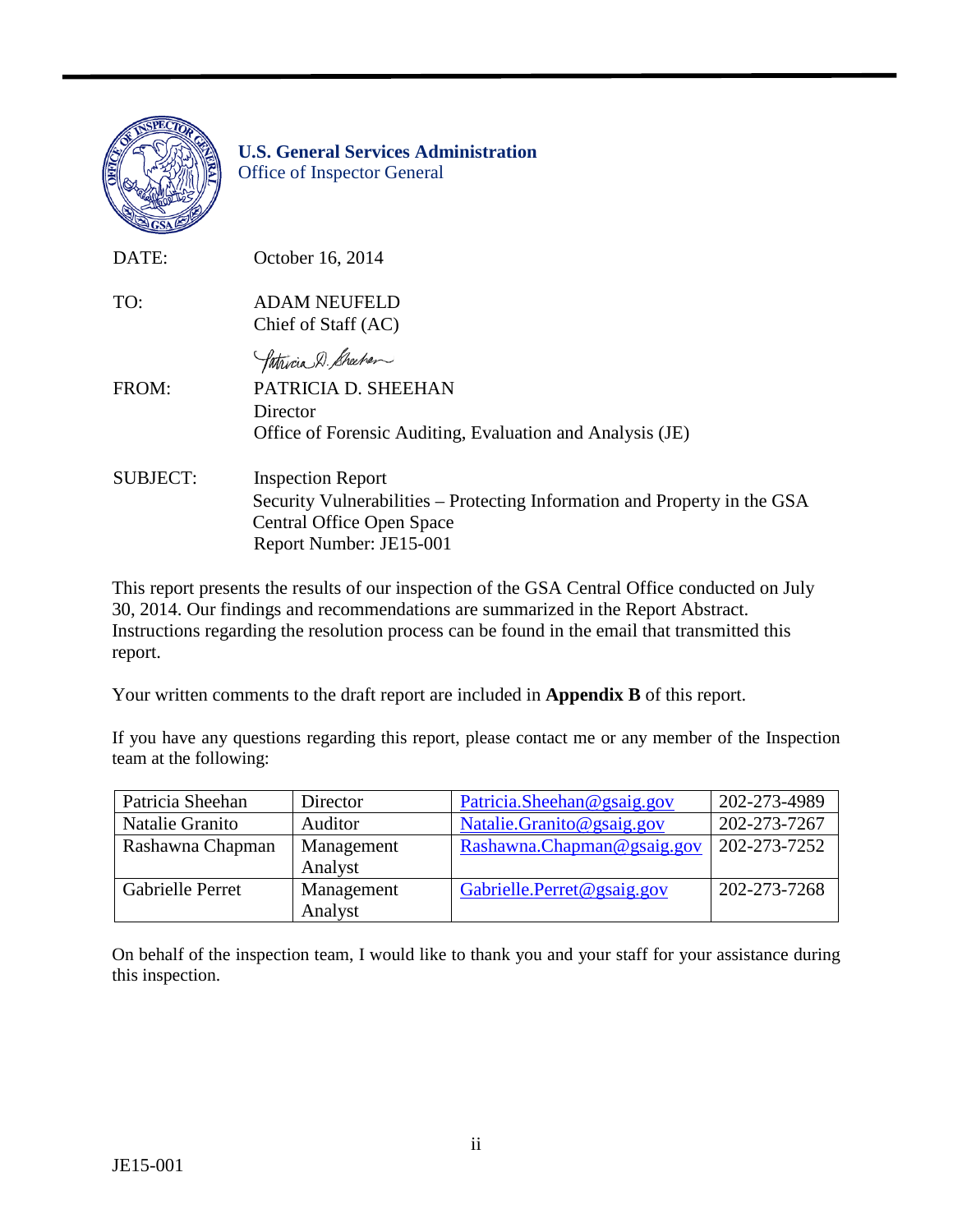#### **RESULTS IN BRIEF**

On July 30, 2014, the OIG Office of Forensic Auditing, Evaluation and Analysis conducted an after-hours limited inspection of the open office space at the General Services Administration (GSA) Central Office. The inspection identified physical control weaknesses in securing sensitive information covered by the Privacy Act (5 U.S.C. § 552a) and the Trade Secrets Act (18 U.S.C. § 1905), as well as physical control weaknesses in securing highly pilferable government-furnished personal property.

The inspection of the GSA Central Office open space found numerous incidences of unsecured Personally Identifiable Information  $(PII)^1$  $(PII)^1$  and other sensitive information.<sup>[2](#page-3-1)</sup> The inspection found an unsecured HSPD-12 PIV card, sensitive contract files, architectural drawings marked "SENSITIVE BUT UNCLASSIFIED," unlocked file cabinets containing sensitive information, a combination code for a bay of personal lockers that was left directly on top of those lockers, and a door cipher lock combination taped to the back of the door. The inspection also found valuable property that was unsecured, including laptops and other electronics.

This report discusses the results of the OIG's inspection of the GSA Central Office, and recommends that GSA managers and supervisors: (1) enforce GSA policies and procedures for the safeguarding of PII, other sensitive information, and highly pilferable government-furnished personal property; (2) routinely monitor for security compliance by both employees and contractors; and (3) assess the adequacy of secure storage space available to meet employee and contractor needs.

#### **BACKGROUND**

The GSA Central Office renovation Phase I, completed for employee reoccupation in 2013, created an open space work environment that eliminated traditional office doors and cubicles in favor of a desk and conference room reservation system with few permanent desk assignments. GSA's traditional office space was previously secured by office suites with locked doors. The open workspace has created a new environment in which employees now have open-concept offices with "hotel desks"[3](#page-3-2) that feature personal lockers and locking file cabinets. The transition to a more collaborative workspace has increased security risks for vulnerable assets and sensitive

<span id="page-3-0"></span> <sup>1</sup> Personally Identifiable Information (PII), as defined in OMB Memorandum M-07-16, refers to information that can be used to distinguish or trace an individual's identity, either alone or when combined with other personal or identifying information that is linked or linkable to a specific individual. The definition of PII is not anchored to any single category of information or technology. Rather, it requires a case-by-case assessment of the specific risk that an individual can be identified.

<span id="page-3-1"></span> $2$  For the purposes of this report, "sensitive information" is any information GSA has determined requires some degree of heightened protection from unauthorized access, use, disclosure, disruption, modification, or destruction because of the nature of the information, e.g., personal information required to be protected by the Privacy Act of 1974, proprietary commercial information, information critical to agency program activities, and information that has been or may be determined to be exempt from public release under the Freedom of Information Act.

<span id="page-3-2"></span><sup>&</sup>lt;sup>3</sup> For this report we define hotel desks in accordance with GSA's Successful Hoteling: GSA's 10 Tips as "Hoteling is the office management strategy that considers certain office resources, such as workspaces and equipment, to be shared assets, rather than assets 'owned' by specific individuals within an organization….Hoteling is typically characterized by reservation and check-in processes." http://www.gsa.gov/graphics/admin/Successful-Hoteling-Tips\_Final.pdf, retrieved September 8, 2014.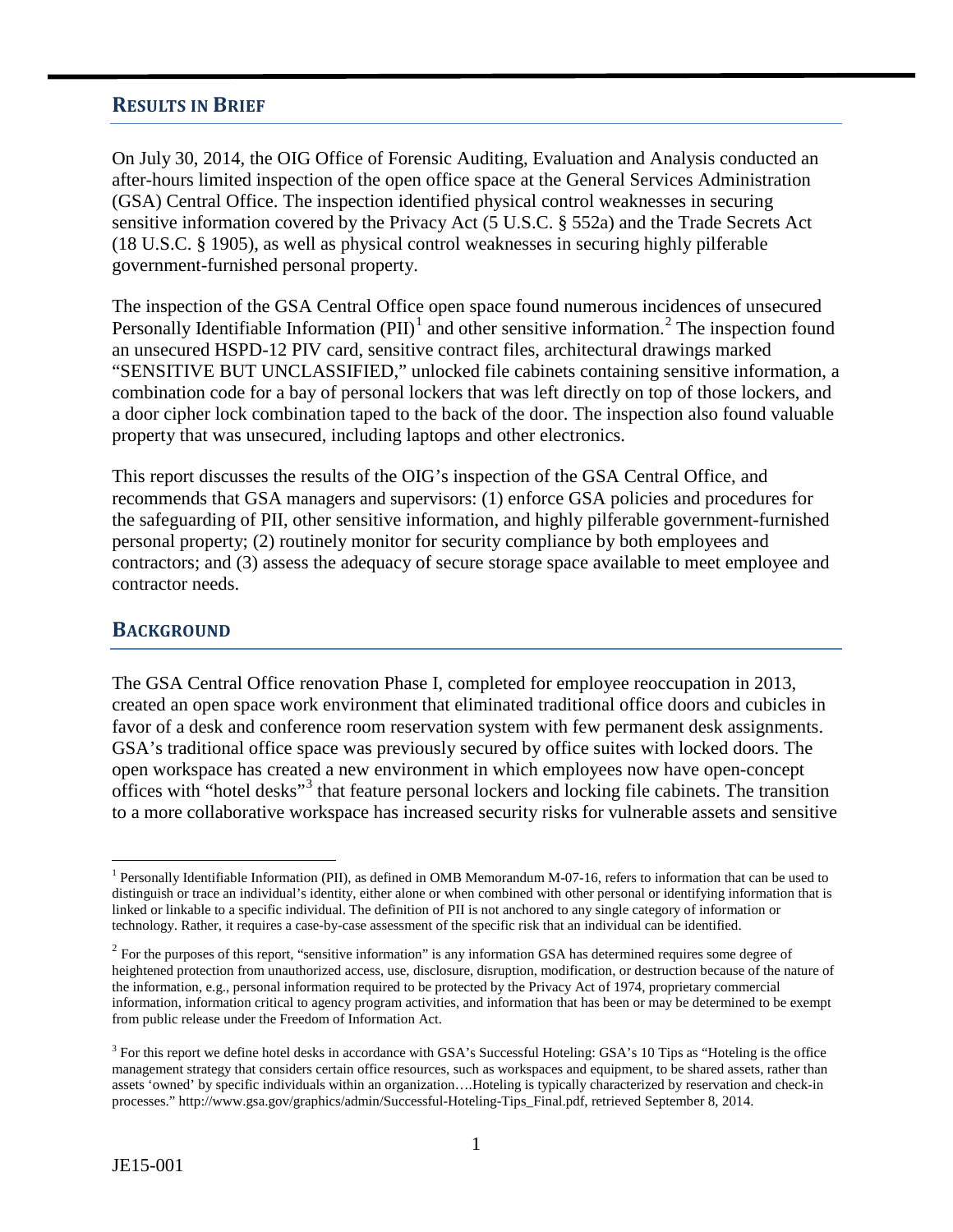information as GSA employees adjust to taking new steps to physically secure property and information in their personal workspaces.

In addition to the many GSA directives that broadly address controls to protect property and sensitive information,<sup>[4](#page-4-0)</sup> GSA has also communicated specific guidance to address the new open office space through a blog series of frequently asked questions targeting issues employees may experience during the transition.<sup>[5](#page-4-1)</sup> These blog entries discussed a variety of security issues in the new open office environment, including:

*Employees working on sensitive material or information will have to be diligent about monitoring their environment and securing information as necessary. Materials can be secured in shared filing cabinets, in employee personal storage, or for a short period, in the locking peds[6](#page-4-2) that are at the workstation.* 

Furthermore, GSA's intranet site contains a training presentation entitled, "GSA Central Office, Office of Theft Prevention Training, June 2014, Crime Prevention Tips," with suggestions for reducing the potential for theft in the workplace. The training emphasizes precautions all employees and contractors could take to prevent burglary, theft, or vandalism, such as:

- Lock all offices, conference rooms, or storage rooms that are regularly unoccupied.
- If you are the last to leave at night, secure all computer systems, critical files, and copiers.
- When employees must work before or after business hours they should keep their doors locked.

Moreover, GSA employees and contractors are required to take annual training, ["IT Security](https://gsaolu.gsa.gov/courseredirect.asp?sessionid=3-467095FA-509A-4672-9623-86C873C01937&DCT=1&courseid=9084)  [Awareness and Privacy 101 Training,](https://gsaolu.gsa.gov/courseredirect.asp?sessionid=3-467095FA-509A-4672-9623-86C873C01937&DCT=1&courseid=9084)" that highlights requirements for protecting PII. Finally, when using GSA's collaborative work system, users are required to acknowledge their responsibility to safeguard GSA property and information by agreeing to:

- Protect and conserve Government resources and assets from theft, destruction and use for other than authorized purposes.
- Physically secure highly pilferable and/or sensitive items that are in their custody when their office spaces or buildings are unoccupied.
- Employ locking devices or put highly pilferable or sensitive items in a secure place while teleworking and while on travel.
- Promptly report the loss, theft, damage, or disappearance of property to their immediate supervisor.<sup>[7](#page-4-3)</sup>

<span id="page-4-0"></span><sup>&</sup>lt;sup>4</sup> GSA directives applicable to protection of property and sensitive information include, but are not limited to: GSA Order 2104.1A CIO, GSA Information Technology (IT) General Rules of Behavior; GSA Order 2180.1 HCO, Rules of Behavior for Handling Personally Identifiable Information (PII); and GSA Order 7800.12 ADM, Management of the U.S. General Services Administration's (GSA) Internal Personal Property.

<span id="page-4-1"></span><sup>5</sup> "Countdown to Downtown, 1800 F Making Our Move," retrieved from GSA's intranet site, InSite, July 23, 2014.

<span id="page-4-2"></span><sup>&</sup>lt;sup>6</sup> "Peds" are short for mobile pedestal filing cabinets on wheels, often used for under desk storage.

<span id="page-4-3"></span><sup>&</sup>lt;sup>7</sup> "Employee Accountability for GSA Property," and "Accountability for GSA Personal Property," certification items  $(1)(a)$ through (d), retrieved from GSA's cloud computing environment, August 1, 2014.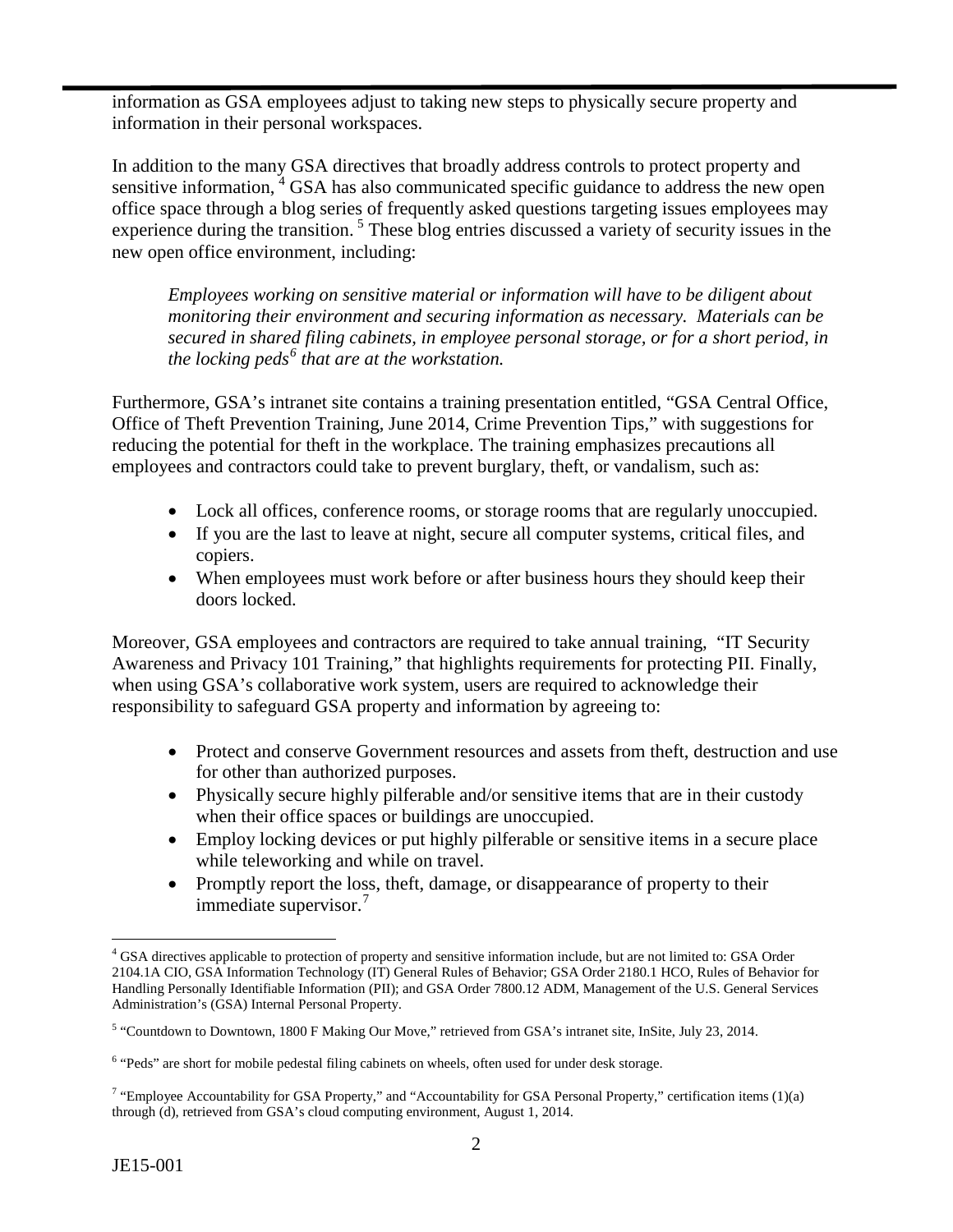## **FINDINGS**

#### **UNSECURED SENSITIVE DOCUMENTS**

During the inspection, we observed and documented unlocked personal lockers, drawers, and shared file cabinets that contained PII and other sensitive information. We found unsecured contract files, some containing source selection information marked with strict control designations, as well as personnel and training forms containing PII, a certification of an employee's background investigation, and employee performance appraisals.



We also found keys to cabinets stowed in open personal drawers, allowing anyone to easily gain access to other secured cabinets which could potentially leave more documents vulnerable.

Numerous documents containing PII, such as employee personnel documents, travel vouchers, and *Authorization, Agreement and Certification of Training* (SF-182) forms were found on top of desk surfaces in plain sight.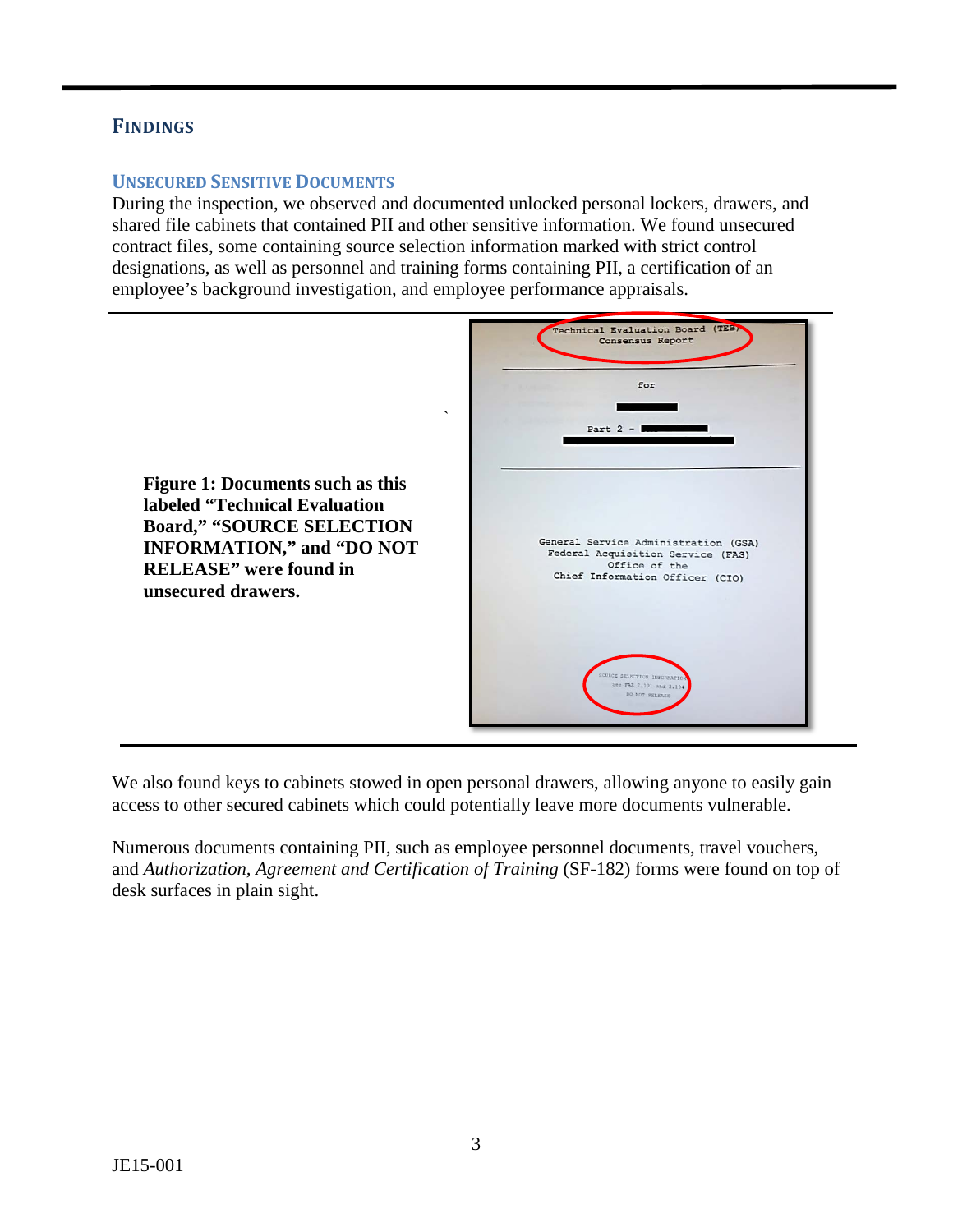**Figure 2: This folder, labeled "CONFIDENTIAL – OPEN BY ADDRESSEE ONLY," was found on top of a desk drawer along with other documents. The folder's seal was broken and contained sensitive employee performance reviews and assessments.**



Other sensitive documents were stacked on top of shared working areas. These items contained either PII or other sensitive information. For example, architectural drawings for courthouses and other federal buildings were left unsecured on large tables. These architectural drawings explicitly stated that the information was "SENSITIVE BUT UNCLASSIFIED." Furthermore, the cabinets designed specifically for holding these large documents did not have locks. In another instance, the combination code for a bay of personal lockers was left directly on top of those lockers. When tested, the combination opened several lockers, one of which contained PII.

**Figure 3: Architectural drawings, marked with strict control designations, were left on top of tables. Many were drawings of federal buildings such as courthouses.**



**SENSITIVE BUT UNCLASSIFIED** 

The inspection team also found two documents containing employee PII, such as name, address, Social Security number, and phone number, in a shared supply center. One document was found in a printer tray, while the other was stacked in a tray designated for printing jobs that had not been retrieved. GSA Rules of Behavior for Handling Personally Identifiable Information (PII) explicitly states "Don't let PII documents sit on a printer where unauthorized employees or contractors can have access to the information."[8](#page-6-0)

<span id="page-6-0"></span> <sup>8</sup> GSA Order 2180.1 HCO, GSA Rules of Behavior for Handling Personally Identifiable Information (PII) section (7)(i).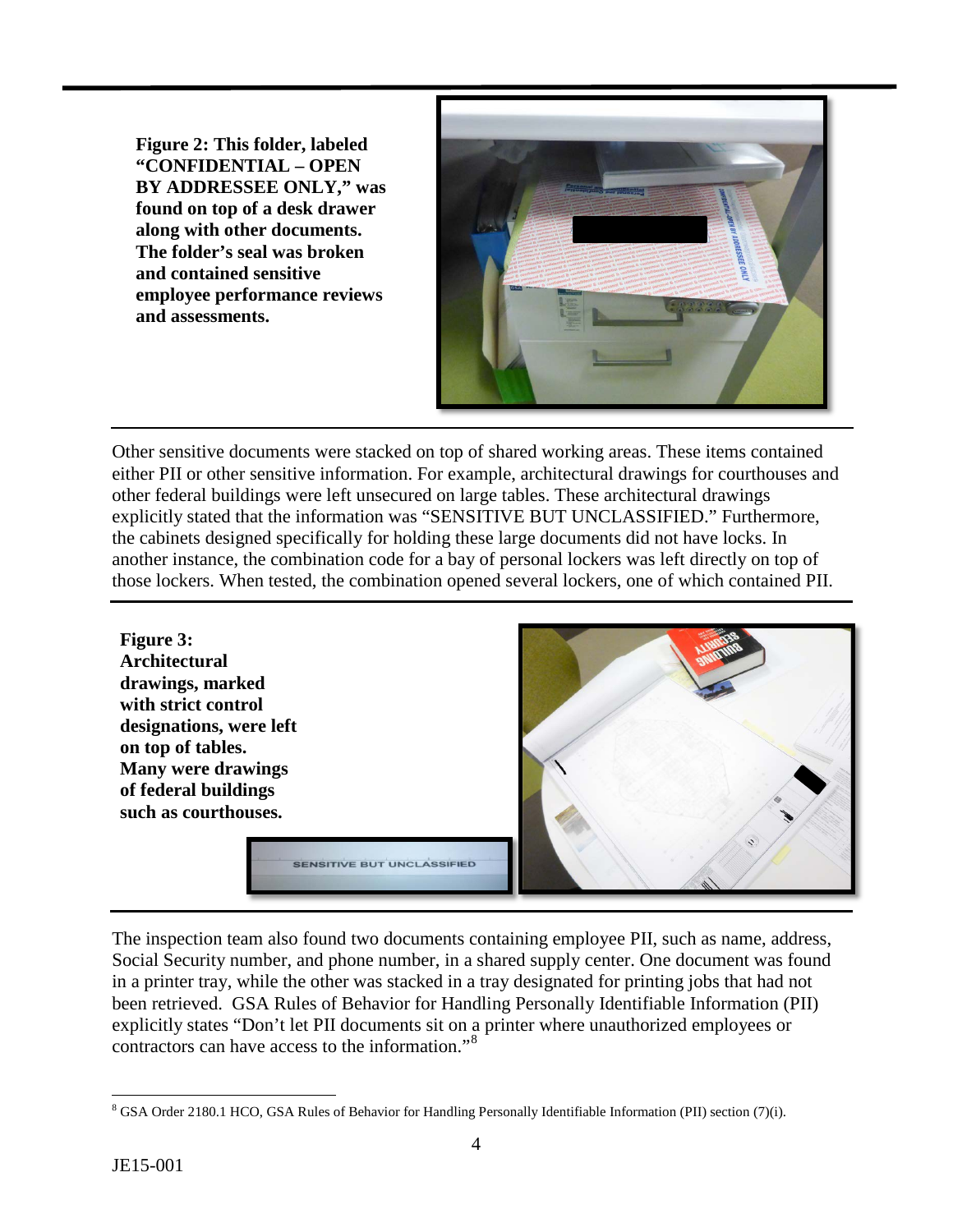The GSA Information Technology (IT) Security Policy (CIO P 2100.1I) requires employees to report incidents of unsecured documents containing PII to an information security officer, or other proper authorities. After our physical inspection, we contacted the GSA Privacy Officer to inquire about employee reports of PII breaches at the GSA Central Office. We were advised of one reported breach within the last year.

During the inspection, items that were sensitive and unsecurable were removed, and a notice was left stating, "We identified unsecured sensitive information. Due to the sensitive nature of this information, we have taken possession of it to secure its privacy," and included our contact information for retrieval. Many employees who contacted our office to retrieve these unsecured sensitive items had no knowledge of exactly what items were taken from their work spaces. Some items have yet to be claimed.

#### **UNSECURED HIGHLY PILFERABLE PERSONAL PROPERTY**

During our inspection, an HSPD-12 PIV card was found in an unsecured drawer. The badge belonged to a former GSA contractor. We tested the badge on the security turnstile and found it to be active. An active HSPD-12 PIV permits unrestricted physical access to the GSA Central Office building, and potentially any federal building. This indicates inadequate security over HSPD-12 processing and raises further questions as to GSA's procedures for confiscating or deactivating HSPD-12 cards that should no longer be in use. As of the date of this report, no one has contacted the OIG to claim the badge, and the building security office has advised that there have been no reports of this HSPD-12 card being missing, lost, or stolen. The OIG is currently addressing this issue through the ongoing review, *Evaluation of Controls over HSPD-12 Issuance and Destruction for Contractors*.

**Figure 4: This HSPD-12 PIV card was found in an unsecured drawer.**



In addition, we found a GSA issued laptop that was left on top of a bay of lockers. During the inspection, we were unable to determine which employee it was assigned to, or which locker it should have been secured in. Consequently, we took possession of it, and inventoried it with the other items that we secured.

The owner contacted us and was able to pick it up the next day. Upon retrieving the confiscated laptop, the employee explained that both personal possessions and GSA property did not fit into an assigned locker; therefore, the employee had decided to secure personal belongings (several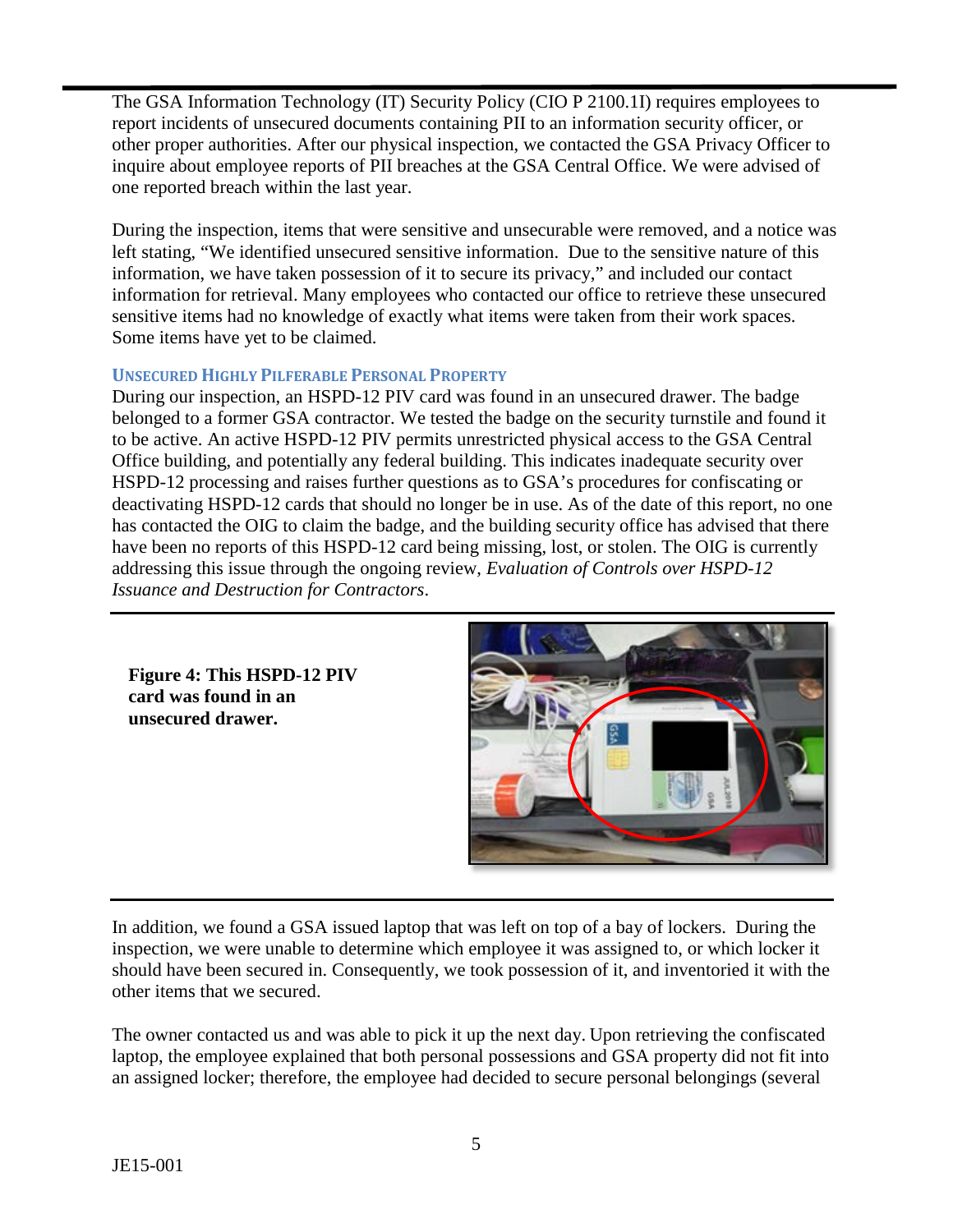pairs of shoes) in the locker rather than the GSA laptop. An assessment of the adequacy of secure storage space at the GSA Central Office is needed.

**Figure 5: This laptop was left unsecured on top of a bay of lockers.** 

![](_page_8_Picture_2.jpeg)

Many supplies and high-value electronics, such as portable laminate machines and projectors – each valued up to \$1,000 – were found in unlocked closets and were vulnerable to theft. Additionally, we found unsecured laptops in open drawers at multiple peds.

**Figure 6: Two laptops were found in an unlocked drawer. These items were secured in place by the OIG inspectors.**

![](_page_8_Picture_5.jpeg)

Throughout the inspection we observed that supply centers and their related inventory, such as toner cartridges, were accessible after-hours, increasing the risk of theft. Cabinets in the supply centers were easily securable; however, keys were left in their corresponding cabinet locks. We contacted Federal Protective Services (FPS) to determine if there were any reported thefts since the transition into the new shared open office space. FPS advised that in the last year there were five reported thefts at the GSA Central Office, two of which were thefts of GSA property.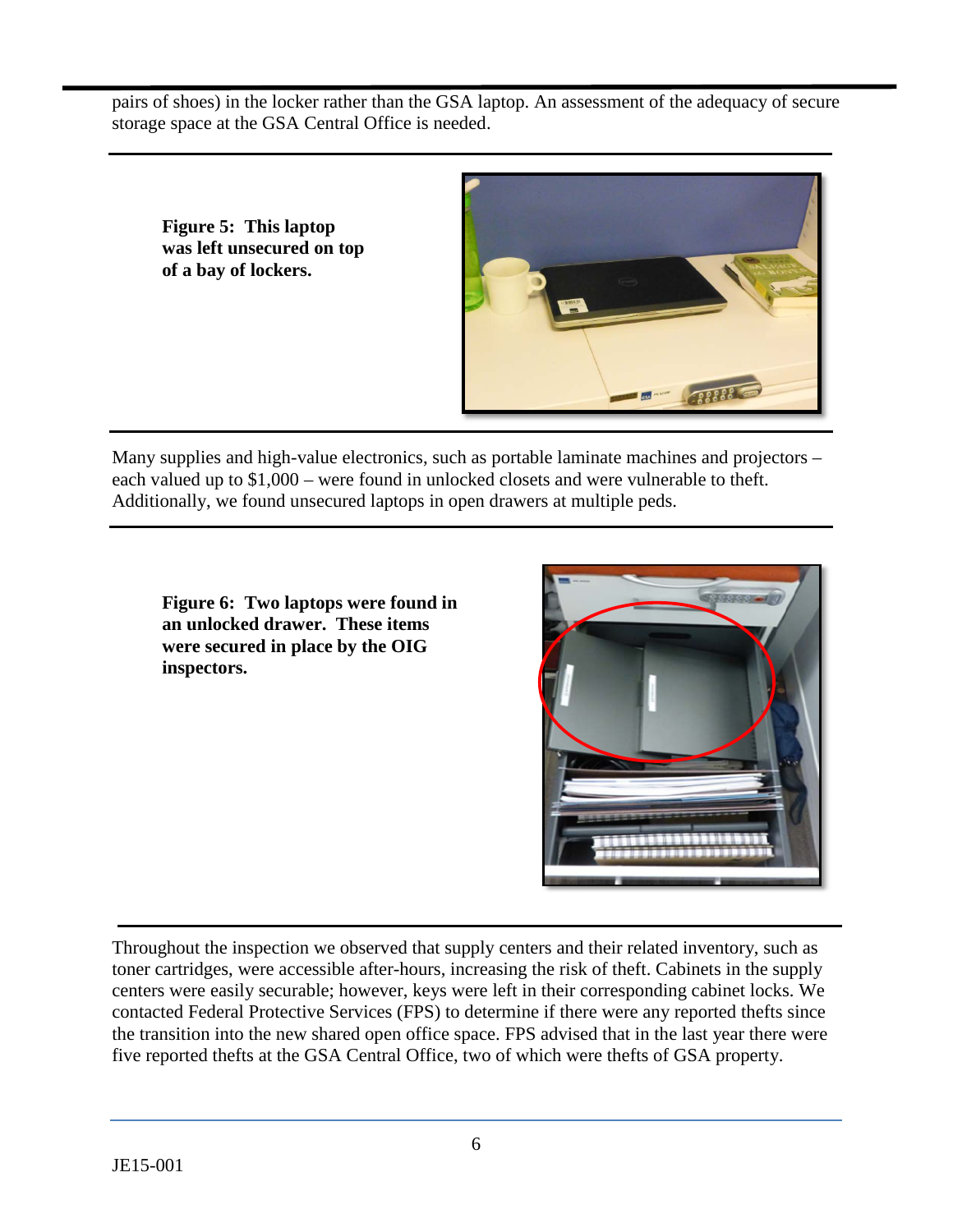### **CONCLUSION**

GSA requires and provides training and guidance to address physical security risks to its employees and contractors. However, the lack of due diligence in safeguarding PII, other sensitive information, and highly pilferable government-furnished personal property, leaves GSA vulnerable to potential threats. As a result of this inspection, the agency has since publicized numerous security reminders in poster displays, emails, and blogs.

#### **RECOMMENDATIONS**

- 1. GSA supervisors and managers should enforce GSA policies and procedures for the safeguarding of PII, other sensitive information, and highly pilferable governmentfurnished personal property.
- 2. GSA supervisors and managers should routinely monitor for security compliance by both employees and contractors.
- 3. GSA supervisors and managers should assess the adequacy of secure storage space available to meet employee and contractor needs.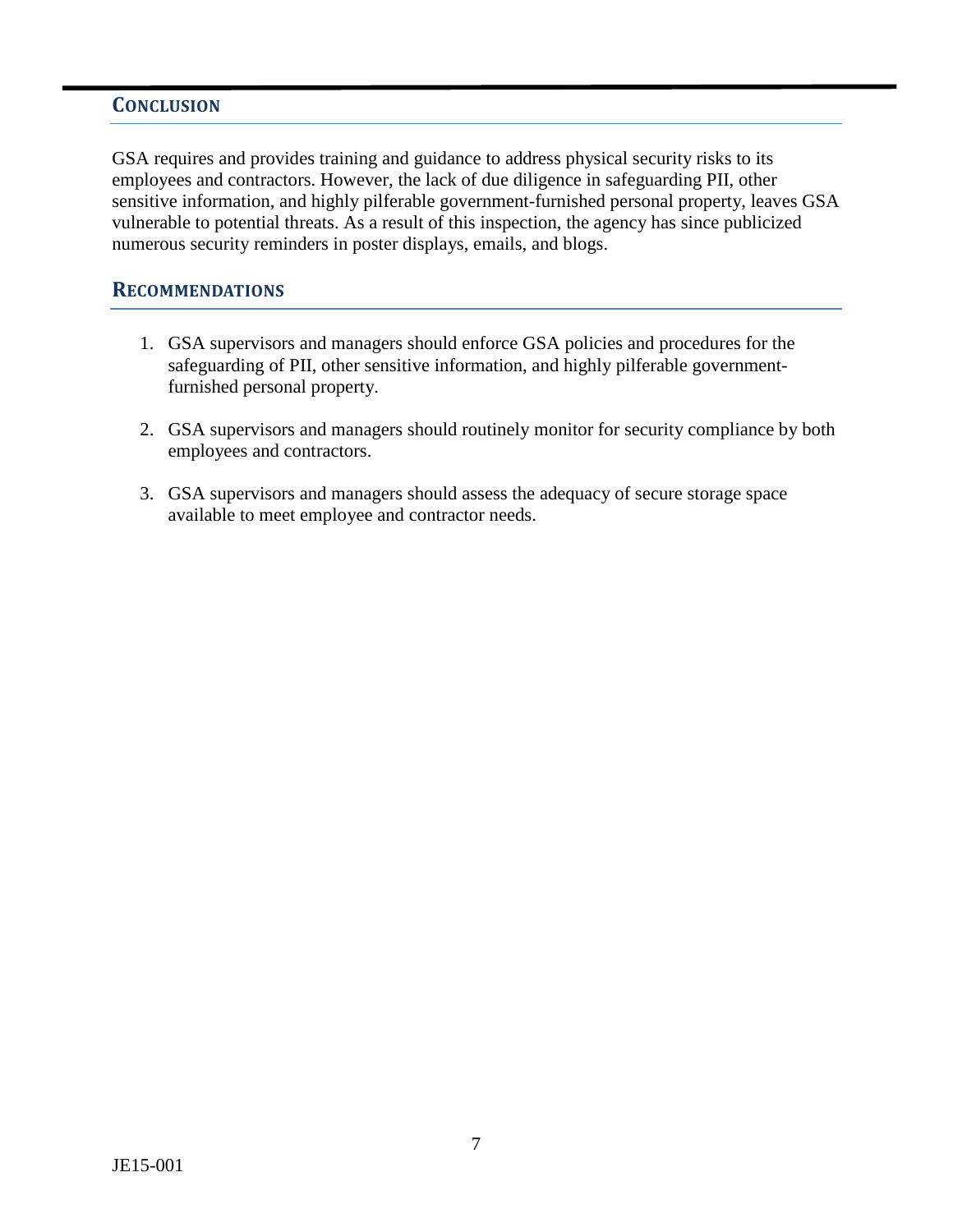# **APPENDIX A – OBJECTIVE SCOPE AND METHODOLOGY**

The Office of Forensic Auditing, Evaluation and Analysis performed an unannounced afterhours building inspection of shared open space to identify weaknesses in the physical security of sensitive information and highly pilferable government-furnished personal property. The inspection was conducted in the newly renovated 1800 F GSA building on Wednesday July 30, 2014 between the hours of 7:00 p.m. and 11:00 p.m. EST. The searches we performed for this inspection were limited to the Central Office located at 1800 F Street, NW, Washington, D.C.

We conducted this inspection in accordance with Quality Standards for Inspection and Evaluation developed by the Council of the Inspectors General on Integrity and Efficiency. In accordance with those standards, we planned and performed the inspection to collect sufficient, relevant evidence to provide a reasonable basis for our findings, conclusions, and recommendations.

In order to accomplish the objective, we subjectively selected workstations, office storage, and office rooms in the open work space, including supply centers and conference rooms, to perform targeted searches for: (1) unsecured highly pilferable government-furnished personal property (such as laptops and other electronics); and (2) unprotected sensitive information, including PII.

To perform our test work of certain physical controls over the security of vulnerable assets and sensitive information, we performed a subjective search of GSA open work space. We subjectively selected floors and areas to search, from the basement level to the  $7<sup>th</sup>$  floor. In order to discover instances of unsecured sensitive information and highly pilferable government furnished property, we conducted the following steps:

- Tested for unlocked cabinets/safes/lockers;
	- o Inspected contents of unlocked cabinets/safes/lockers;
- Probed for unlocked computer screen access;
- Searched personal workspaces, supply centers, trash bins, recycle bins, closets, and countertops;
- Scanned for keys and lock combinations, and;
- Tested for unlocked offices.

When unsecured sensitive documentation was encountered, we used our professional judgment to determine whether it required our removal and safeguarding. If sensitive business documents were found in lockable cabinets, we locked the cabinets and confiscated the keys to secure them. Examples of criteria used to confiscate or secure documents included:

- Social Security numbers combined with names, addresses, or other personal information.
- Documents marked Limited Official Use Only (LOUO), sensitive, For Limited Use Only, Sensitive but Unclassified, Do Not Release, Do Not Distribute, etc.

When we encountered unsecured highly pilferable valuable property, we used our professional judgment to determine whether it required our removal and safeguarding. If highly pilferable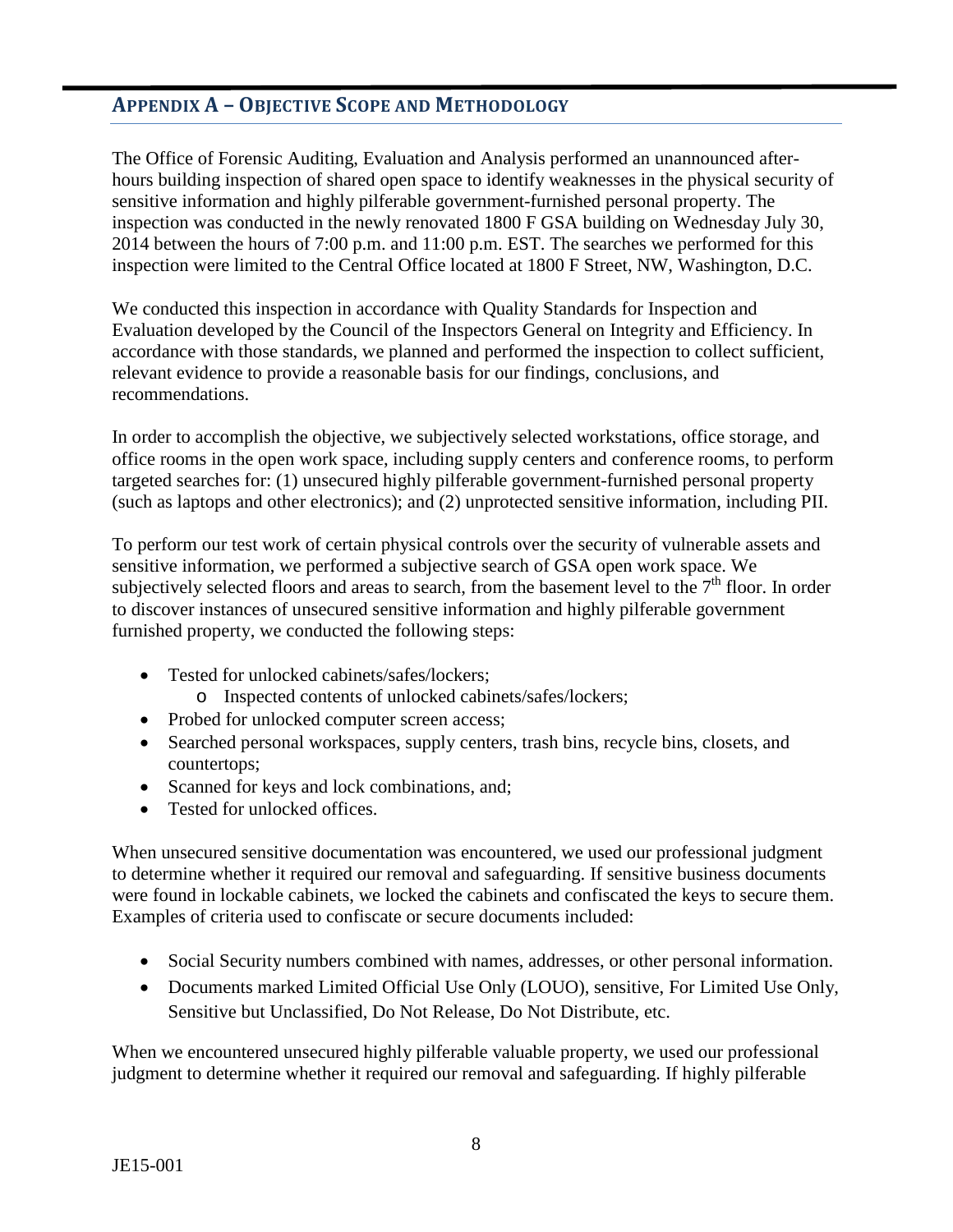valuable property was found in lockers, we secured it by locking it in the passcode-protected electronic lockers.

For all instances when unsecured sensitive information or highly pilferable personal property was removed for safeguarding, as well as all instances when cabinet keys were confiscated, a notice was left at the workspace detailing our action. The notice stated that we had taken possession of the sensitive information to secure its privacy, and included OIG contact information for retrieval.

Because we were unable to remove and safeguard all items documented during the inspection, a memorandum was issued on July 31, 2014 to the Central Office building services manager describing the conditions found and recommending GSA take all necessary action to ensure sensitive information is physically protected in the Central Office open space.<sup>[9](#page-11-0)</sup>

All of our findings are based on observation during our inspection work performed on July 30, 2014. We documented all of our evidence with photographs and detailed descriptions of our findings on each floor. All evidence was approved by the Director of Office of Forensic Auditing, Evaluation and Analysis, who was onsite to supervise the work for the entire span of the inspection. All evidence seized was catalogued for return to its owners. Because of the judgmental nature of the work performed for this inspection, we cannot generalize our results to any other locations or points in time.

<span id="page-11-0"></span> <sup>9</sup> Office of Forensic Auditing, Evaluation and Analysis Memorandum, "GSA Central Office Physical Controls Over Sensitive Information," July 31, 2014.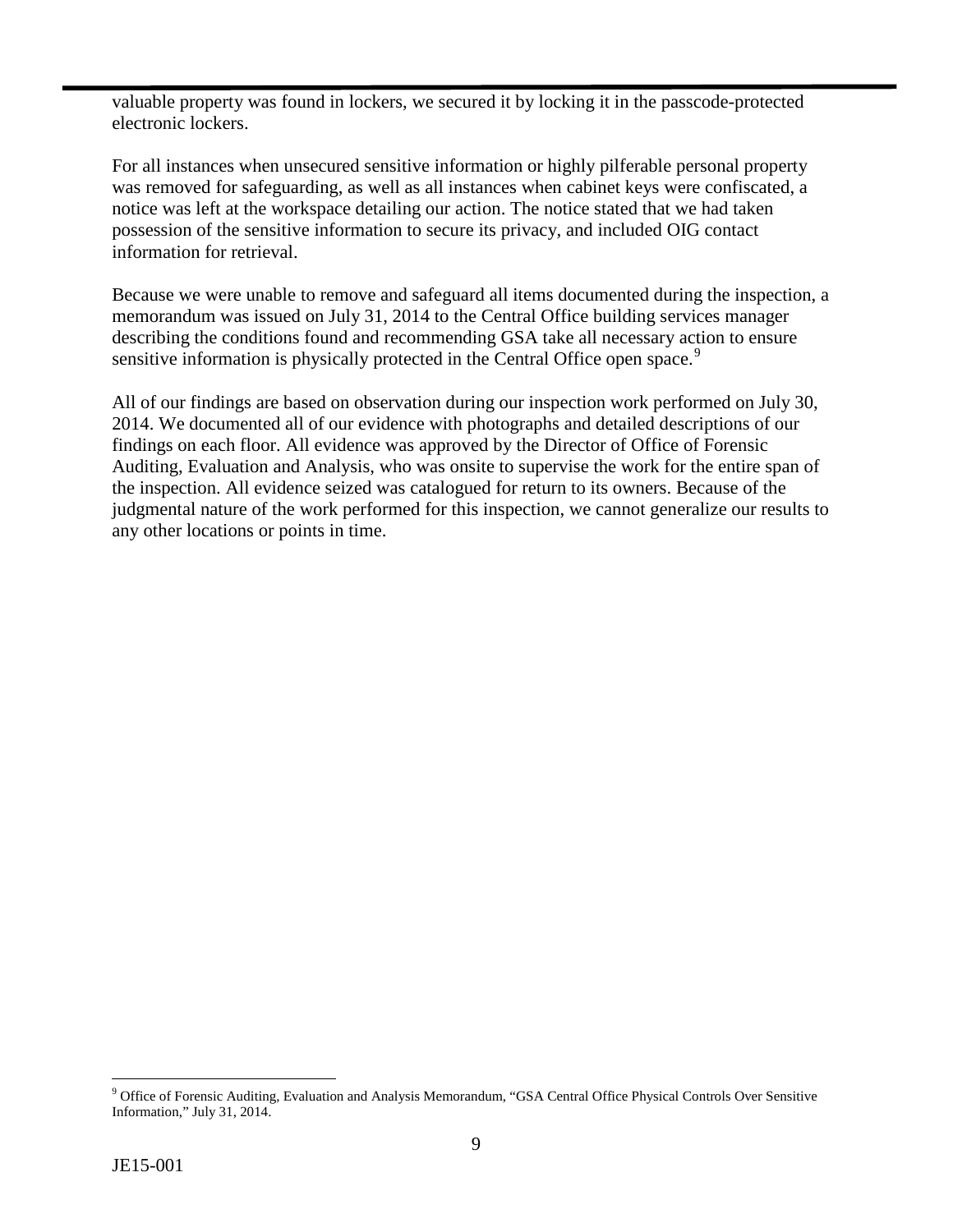# **APPENDIX B – MANAGEMENT COMMENTS**

|                                         | <b>GSA Chief of Staff</b>                                                                                                                                                                                                                                                                                                                                                                                                                                                                                                                                                                                                                                                                                                                                                                                                                                                                           |
|-----------------------------------------|-----------------------------------------------------------------------------------------------------------------------------------------------------------------------------------------------------------------------------------------------------------------------------------------------------------------------------------------------------------------------------------------------------------------------------------------------------------------------------------------------------------------------------------------------------------------------------------------------------------------------------------------------------------------------------------------------------------------------------------------------------------------------------------------------------------------------------------------------------------------------------------------------------|
| October 10, 2014                        |                                                                                                                                                                                                                                                                                                                                                                                                                                                                                                                                                                                                                                                                                                                                                                                                                                                                                                     |
|                                         | MEMORANDUM FOR PATRICIA D. SHEEHAN<br>DIRECTOR, OFFICE OF FORENSIC AUDITING,<br>EVALUATION AND ANALYSIS (JE)                                                                                                                                                                                                                                                                                                                                                                                                                                                                                                                                                                                                                                                                                                                                                                                        |
| FROM:                                   | a_t<br>ADAM NEUFELD<br>CHIEF OF STAFF (AC)                                                                                                                                                                                                                                                                                                                                                                                                                                                                                                                                                                                                                                                                                                                                                                                                                                                          |
| SUBJECT:                                | Response to Draft Report: "Security Vulnerabilities - Protecting<br>Information and Property in the GSA Central Office Open Space"                                                                                                                                                                                                                                                                                                                                                                                                                                                                                                                                                                                                                                                                                                                                                                  |
|                                         | I am writing in response to your draft memorandum dated September 29, 2014,<br>concerning the draft report entitled "Security Vulnerabilities--Protecting Information and                                                                                                                                                                                                                                                                                                                                                                                                                                                                                                                                                                                                                                                                                                                           |
| furnished personal property.<br>agency. | Property in the GSA Central Open Office Space." Your review identified two issues that<br>warrant our attention: (1) physical control weakness in securing sensitive information<br>covered by the Privacy Act (5 U.S.C. § 552a) and the Trade Secrets Act (18 U.S.C. §<br>1905); and (2) physical control weakness in securing highly pilferable Government-<br>With regard to issue (1), we agree GSA can make improvements to our approach to<br>securing sensitive information. I want to assure you that GSA leadership takes the<br>security of our workplace, as well as the sensitive documents and items we utilize, very<br>seriously. We understand that an open, mobile office may present new challenges to<br>how we secure our space, but we have taken steps to ensure that our employees are<br>aware of how important security of information and property is to our work and our |
| our office.                             | Since the report from the IG's office, the Office of Communications and Marketing<br>(OCM) launched an extensive campaign targeted at educating the staff on the<br>mandatory policies and procedures that allow us to effectively maintain the integrity of                                                                                                                                                                                                                                                                                                                                                                                                                                                                                                                                                                                                                                        |
|                                         | To date, the agency has sent 10 emails to managers and staff, posted 14 articles on<br>GSA Insite, and held conversations on Chatter. Posters and signage have been placed<br>throughout the building, at desks, by entrances, and near the elevators. GSA has<br>printed and distributed 200 placards at workstations around the building.                                                                                                                                                                                                                                                                                                                                                                                                                                                                                                                                                         |